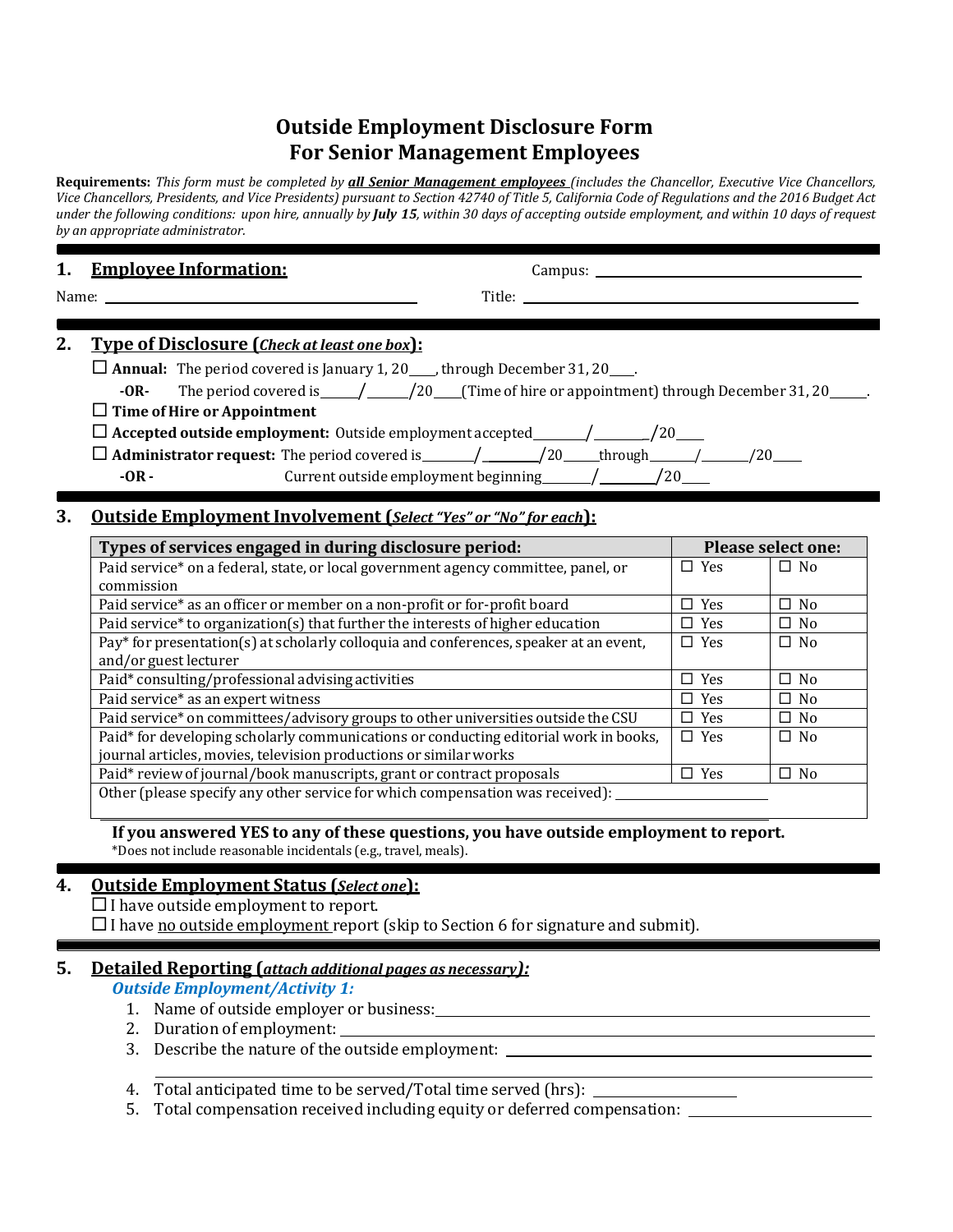- 6. Does the outside employer have any business dealings with CSU? If "yes", please explain.
- 7. Are you involved in making any decisions affecting CSU's dealings with the outside employer (either directly or indirectly)? Describe:
- 8. Additional comments (e.g., if compensation was donated, disclose here):

#### *Outside Employment/Activity 2:*

- 1. Name of outside employer or business:
- 2. Duration of employment:
- 3. Describe the nature of the outside employment:
- 4. Total anticipated time to be served/Total time served (hrs):
- 5. Total compensation received including equity or deferred compensation:
- 6. Does the outside employer have any business dealings with CSU? If "yes", please explain.
- 7. Are you involved in making any decisions affecting CSU's dealings with the outside employer (either directly or indirectly)? Describe:
- 8. Additional comments (e.g., if compensation was donated, disclose here):

### **6. Certification and Review**

#### *To be completed by the Employee:*

I hereby affirm that the information on this form is accurate to the best of my knowledge, that I have read and understand my obligations under the CSU's policy on Outside Employment Disclosure, and that I will comply with the conditions and restrictions imposed by the CSU to manage, reduce, or eliminate conflicts of commitment/interest. I certify that my time commitment to the outside employer(s), if applicable, does not create a conflict of commitment/interest that would interfere with CSU work assignments and satisfactory performance. I also commit to providing an updated form to my immediate supervisor whenever a significant change occurs in the information I have provided.

#### **Signature Date**

### *To be completed by the Employee's Immediate Supervisor/Appropriate Administrator:*

I have reviewed this disclosure form and assessed whether the outside employment described above will create a conflict of commitment or interest between the employee and the CSU. I find that:

 $\Box$  the information submitted does not present a conflict of commitment or conflict of interest.

 $\Box$  the information submitted may present a conflict of commitment or a conflict of interest. Comments/recommendations (*attach additional pagesif necessary*):

| If applicable, submit Form and attachments to the independent review committee for |
|------------------------------------------------------------------------------------|
| additional review and approval. Submit completed Form to HR.                       |

| <b>Administrator's Name (Print):</b> |  |
|--------------------------------------|--|
|--------------------------------------|--|

**Administrator'sName (Print): Title, Dept:**

| Signature | <b>Date</b> |
|-----------|-------------|
|           |             |
|           |             |